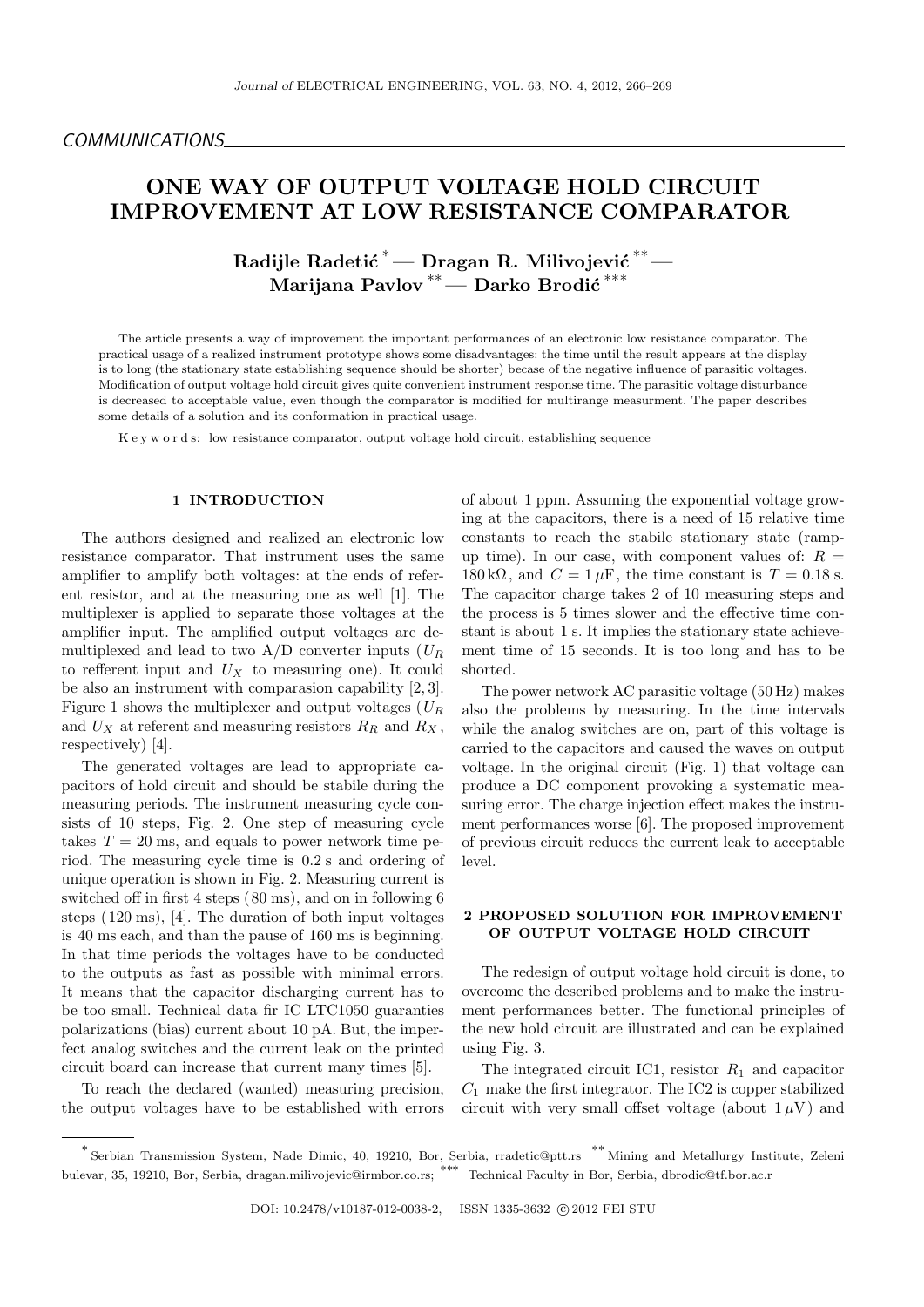

**Fig. 1.** The output demultiplexer and voltage hold circuits



**Fig. 2.** The measuring cycle timing diagram



**Fig. 3.** The new output voltage hold circuit

also small polarization (bias) current (about 10 pA). Together with resistor  $R_2$  and capacitor  $C_2$  it builds the second (output) integrator, which makes a feedback. Its input voltage offset is not critical, but for slower capacitor  $C_2$  discharging, it is necessary its polarization current to be small (below 100 pA). The amplified measuring voltage  $U_{\text{IN}}$  that is originated on resistors  $(R_R \text{ or } R_X)$ , without parasitic voltage components, is lead to the input of that circuit. The circuit operates on the following way. Assume that all of capacitors are discharged before instrument switched on; initial state. At the start, in first measuring interval, the output voltage equals to the IC2 offset voltage,  $U_{\text{Offset2}}$ . The integration takes two controller steps  $(2T = 40 \text{ ms})$ . After integration time the

input voltage at capacitor *C*<sup>1</sup> reaches value of

$$
U_{\text{Int1}} = -\frac{1}{R_1} C_1 \int_0^{2T} (U_{\text{IN}} - U_{\text{offset2}}) dt
$$
  
= 
$$
-\frac{2T}{R_1} C_1 (U_{\text{IN}} - U_{\text{offset2}})
$$
(1)

where *T* is integration period, one step  $(T = 20 \text{ ms})$ . When integration completes the input switch becomes off and input one, on. Now the second operational amplifier (OP) runs as an integrator and raises its voltage until the output voltage of first integrator becomes equal to the input offset voltage of second OP, *U*offset2 . At that point the second integrator output voltage equals *−U*Out1 .

$$
U_{\text{Out1}} = -U_{\text{Int1}} + U_{\text{offset2}}.
$$
 (2)

Expressions (1) and (2) give the next relations

$$
U_{\text{Out1}} = \frac{2T}{R_1 C_1} (U_{\text{IN}} - U_{\text{offset2}}) + U_{\text{offset2}} ,\qquad (3)
$$

$$
U_{\text{Out1}} = \frac{2T}{R_1 C_1} U_{\text{IN}} + \left(1 - \frac{2T}{R_1 C_1}\right) U_{\text{offset2}}.
$$
 (4)

Choosing the resistor and capacitor values so to satisfy equitation  $R_1C_1 = 2T$ , the last expression becomes simply

$$
U_{\text{Out1}} = U_{\text{IN}}.
$$
\n<sup>(5)</sup>

It means that the output voltage reaches the true value, already after the end of the first measuring cycle (200 ms) and it is independent of output amplifier (IC2) offset voltage. Because  $T = 20$  ms, the time constant should be  $R_1C_1 = 40$  ms ( $R_1 = 20 \text{ k}\Omega$ , and  $C_1 = 2 \mu \text{F}$ , for example). The small difference of values above does not make the instrument ramp-up time significant longer. But, if the standard components values are in a question, the additional adjustment (tuning) is needed.

If the time constant is not exactly equal to 40 ms, after the first measuring cycle remains some difference between those two voltages  $U_{\text{IN}}U_{\text{Out1}}$  (10% for example). In the next measuring cycle that voltage (difference) is integrated and added to previous voltage, and the new difference should be now about 1%. The difference is decreasing in next cycles, and the output voltage becomes successive better. On that way the difference between input and output voltage of 1 ppm could be reached after 6 measuring cycles,  $1.2$  s ( $6 \times 0.2$  s = 1.2 s). It is necessary to emphasize that the input offset voltage of second OP das not influence on the measuring error. Because the output voltage accuracy is defined by first OP offset voltage, this offset voltage has to be as small as possible. In realized comparator as first OP LTC1050 (Liner Technology) IC is used with offset voltage of about  $1 \mu V$ . By the maximal output voltage of 5 V, in the stationary state the error is about 0*.*2 ppm.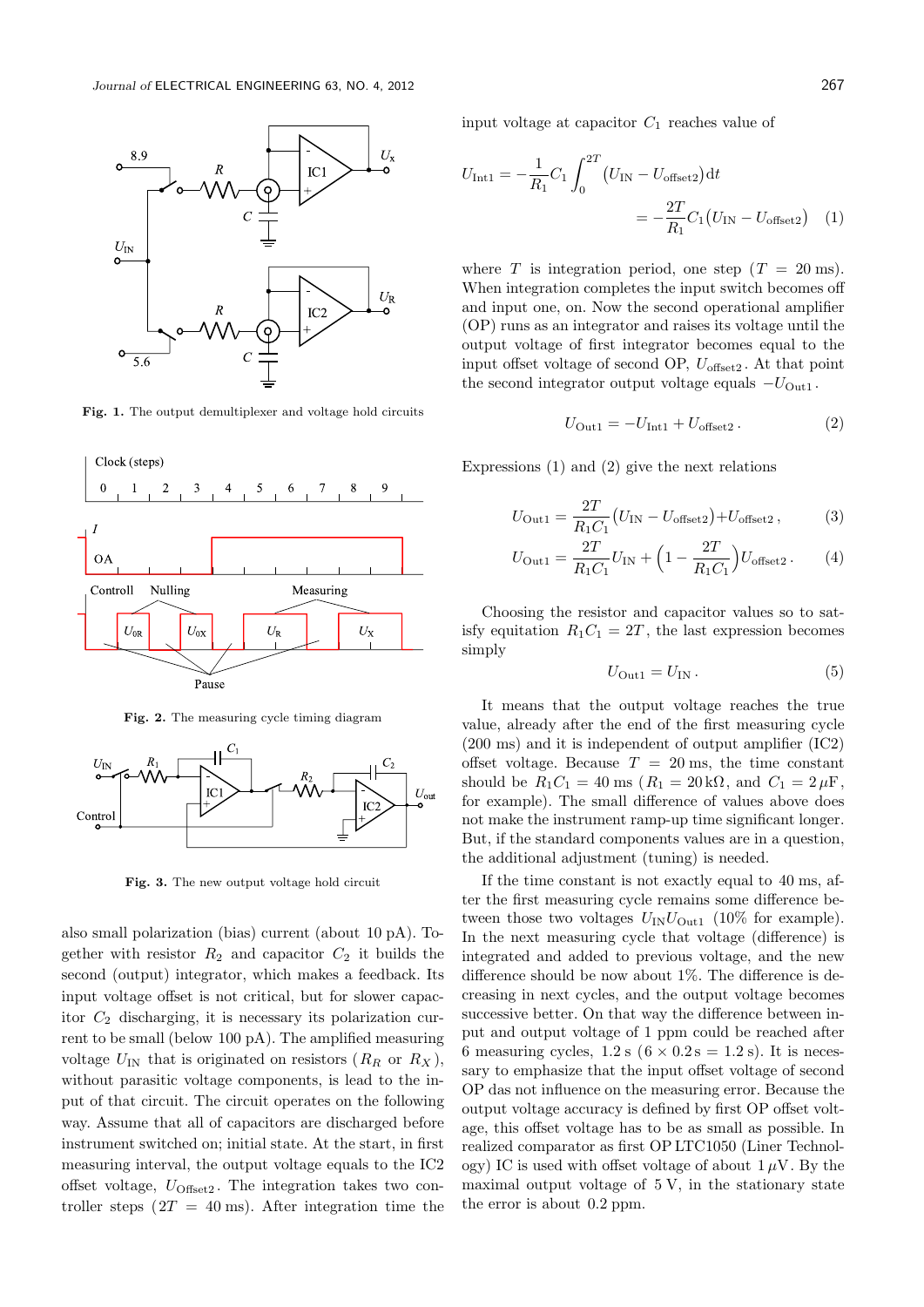

**Fig. 4.** The diagram of stationary state establishment simulation

#### **3 VALIDATION OF PROPOSED METHOD**

Having above in mind, one simulation was done (Fig. 4), because it was not being possible to scope the real process by available ordinary instruments. The voltage transition from 4 to 0 Volts was simulated and the result, as a diagram is presented in Fig. 4. The instrument is build of next values of components:  $R_1 = 20 \text{ k}\Omega$ ?  $C_1 = 2 \mu \text{F}$  $R_2 = 3.3 \text{ k}\Omega$ ,  $C_2 = 1 \mu \text{F}$ , but for better presentation of stationary state achievement in simulation, for resistance  $R_1$  10% greater value is taken ( $R_1 = 22 \text{ k}\Omega$ ?and  $R_1C_1 = 0.044$  instead of 0.040 s). The simulation includes a parasitic AC voltage of 5 mV and 50 Hz, as well. Figure 4 shows the tenth second of measuring cycle, when the input voltage drops from 4 V to zero.

The red thin line (Voltage 1) is IC1 output, and the black bold line (Voltage 2) is the end output voltage. Voltage 2 is presented in logarithmic scale to be easily noticeable. But, to show it as a positive logarithmic function it was necessary to add an offset of  $5 \mu V$ , as it could be seen.

The controller clock is synchronized with power network frequency and the integration takes integer number of periods (two of them) and means values of voltage and its harmonics, as a consequence of network current, equals zero. In real case those signals are so small and could not be seen and recorded by ordinary scope. The simulation results confirm assumption, as it was expected.

But, instrument function in practice shows the different results. It takes 3 s to reach 30 ppm difference of final voltage. After that time, it needs about 15 s for 15 ppm difference, more than 30 s for 3 ppm and 60 seconds for difference of 1 ppm (experimentally results). The establishment of stationary state on digital display is now in question. The output hold circuit, annulations circuit and A/D converter must be consider as well [7].

The slow stationary state achievement (inside area of 10 ppm) probably is caused by imperfection of dielectric in memory capacitors as a consequence of absorption. Paper, polyester and similar capacitors have significant absorption coefficient and it slows the establishing process. The polypropylene capacitors are the best [8], but not

available at the moment. The next experiment will be done with some of them.

#### **4 CONCLUSIONS**

There are several instruments that use similar measurement method to one presented in the paper (HP 3458 System Multimeter, Keithley 81/2-digit Model 2002 High Performance Digital Multimeters [3]), [9]. However, the measurement scale of those instruments is significantly less than above proposed. Mentioned instrumentation method is usually used in the Laboratories where high precision of metal resistances is required and is necessary for determining its elementary characteristics [10]. Very high accuracy in resistance comparison and measurement is achieved  $(0.08 \text{ ppm}$  for 1000 independent measurement attempts and 0*.*26 ppm for 100 attempts) [4]. The realized instrument is working as a prototype in a laboratory at Copper Instuitute in Bor at this moment. There is an intention of integrating it into standard operative laboratory equipment for a new materials resistance and conductivity measerment. All experiments were performed at the Department of Electrical Measuring of the Faculty of Technical Sciences in Novi Sad and the official institution in Belgrade confirms the results.

#### **Acknowledgment**

This paper is supported by the Grant of the Ministry of Science of Republic of Serbia, as a part of a project TR33037 within the framework of Energetic efficiency development program.

#### **REFERENCES**

- [1] RADETIC, R.: Low Resistance Electronic Comparator, PhD thesis, University of Novi Sad, Faculty of Technical Sciences, Novi Sad, Serbia, 2009.
- [2] Wavetek Corporation. Wawetek, Model 1281/1271 Data Sheet, 1997.
- [3] Keithley Instruments Inc. 8?-digit Digital Multimeters Data Sheet, 2002.
- [4] RADETIC, R. M.—MILIVOJEVIC, D. R.: Chopper Stabilized Low Resistance Comparator, Sensors **9** No. 4 (2009), 2491–2497.
- [5] RADETIC, R. M.—MILIVOJEVIC, D. R.—DESPOTOVIC, V. M. : Optimization of Measuring Current for Chopper Low Resistance Comparator, Measurement Science Review.
- [6] NORTON, H. N.: Handbook of Transducers, Prentice Hall, Inc., Englewood Cliffs, 1998.
- [7] BARNEY, G. C.: Intelligent instrumentation, Prentice Hall International, Great Britain, 1988.
- [8] Understanding Dielectric Absorption (105), SENDCORE, 3200 Sencore Drive, Sioux Falls, South Dakota 57107, www.sencore.com.
- [9] KIBLE, B. P.—LEGG, D. J. : A generalized Wheatstone bridge for comparing 1-Ω resistors, IEEE Trans. Instrum. Meas **34** (1985), 282–284.
- [10] VITOROV, V. V.—KHARAPOV, F. I. Processing the Result of a Check of Measuring Instruments Using Stable Methods of Parameter Estimation Lincoln : Measurement Techniques **51** No. 4 (2008).